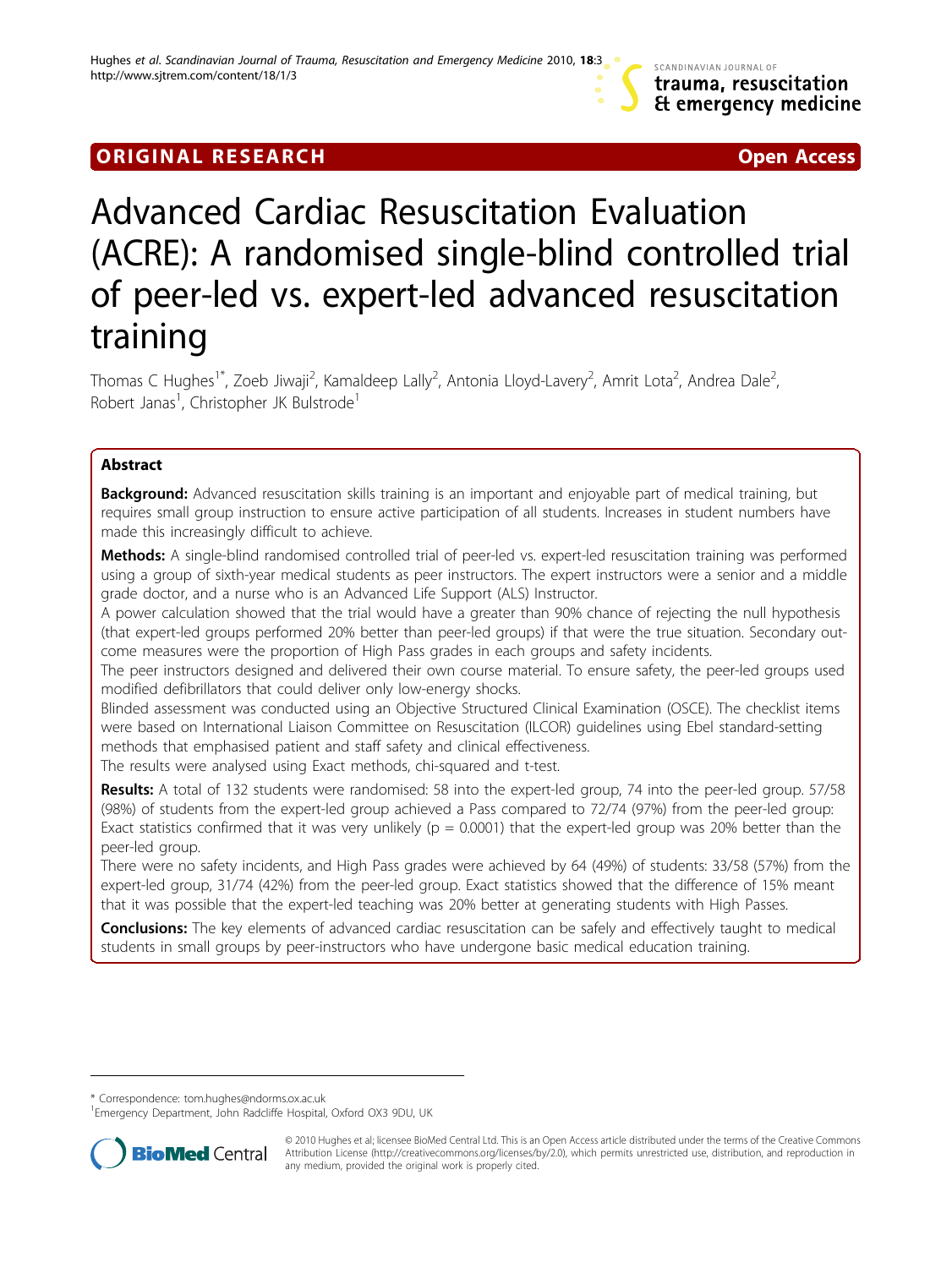# Background

Oxford University Medical School runs a traditional medical school curriculum: three years of pre-clinical training followed by three years of clinical training. All students undergo Basic Life Support (BLS) training in their fourth year. In year five, students have an eightweek module of Musculoskeletal and Emergency Medicine. As part of this module the students learn the core skills of advanced resuscitation. Sixth year students complete a full Advanced Life Support (ALS) course.

The students' resuscitation skills are tested in an Objective Structured Clinical Examination (OSCE), performed on week seven of the eight-week course. If students do not pass this OSCE, they may repeat the OSCE that day and may 'pass with rescue'. If the student still does not pass despite this, the OSCE may be reattempted a few months later.

Increases in student numbers without a corresponding increase in faculty have made teaching advanced resuscitation skills increasingly challenging. It is difficult for one instructor to cope with groups larger than 10 students while continuing to ensure all students acquire of the practical skills of defibrillation. An initial plan to offer only peer-led resuscitation training to all students was not possible due to resource limitations. It was therefore decided to undertake parallel teaching sessions run by experts and peer-instructors, which facilitated a randomised controlled trial.

#### Methods

The peer instructors were volunteers recruited from the group of final-year students who had undertaken the two day University of Oxford Special Study Module in Medical Education. The peer instructors devised the format, content and structure of the teaching, but the aims were specified:

By the seventh week of the course all students must be able to:

- assess a collapsed patient for breathing and circulation.

- perform basic cardiopulmonary resuscitation.

- initiate advanced resuscitation according to the ILCOR guidelines.

- defibrillate safely and effectively using a manual defibrillator.

- recognise and treat ventricular arrhythmias associated with cardiac arrest.

These aims were specified because the time was limited (three hours vs. two days for a full Advanced Life Support/Advanced Cardiac Life Support course). Current evidence suggests that amongst patients with a cardiac cause for cardiopulmonary arrest, ventricular arrhythmias treated early with defibrillation are the

patient group most likely to recover to full function following successful treatment [[1,2\]](#page-5-0).

The practical skills teaching session lasted 90-120 minutes, and followed a 40 minute lecture on the underlying pathophysiology of cardiac arrest and its treatment which was performed by the same senior doctor (TCH) each time. A 45 minute revision session was also provided the day before the OSCE, which was conducted in the same groups, and at this stage a copy of the OSCE scenario was distributed to all groups.

Safety

The peer instructors were not directly supervised, as this would have confounded the trial. A senior doctor was always within 20 metres of the room when the defibrillators were being used. Rather than use standard defibrillators, two defibrillators were bought and modified to be able to only give a 2 Joule shock, whatever energy was selected. While no level of shock would be completely free of danger, a two Joule shock would be the therapeutic dose recommended in a 500 gram baby. A small shock is necessary to activate the mannequins - Laerdal Mega-Code Kelly (Laerdal Medical Limited, UK).

A further safety measure was the use of clip-on electrodes rather than the hand-held defibrillation paddles. This was consistent with local defibrillation policy. The defibrillators were marked clearly to show that they were not to be used for therapeutic use, and were kept in a locked room away from clinical areas.

# Outcome measures

The primary outcome measure was:

- proportion of first-time Pass grades
- Secondary outcome measures were:
- proportion of High Passes grades
- safety issues during the OSCE
- safety incidents during training

# Statistics and Ethics

A power calculation was done before starting the study to ascertain whether sufficient numbers of students would be able to be recruited to detect an important difference between the groups, if one were to exist. This minimum important difference to detect was decided by the group to be 20%. The pass rate from previous groups taking the OSCE was 90-95%. The null hypothesis (which we sought to reject) was therefore that the pass rate from the peer group would be 20% inferior to that of the expert-led group.

The calculation assumed 60 students in each group, examining for non-inferiority of the peer-led group using a one-tailed test with an alpha value of 0.05 (a 5% chance of wrongly accepting the hypothesis), the power of the study was 93%. This means that there was a 93% chance of a finding a 20% difference between the two groups, were one to exist.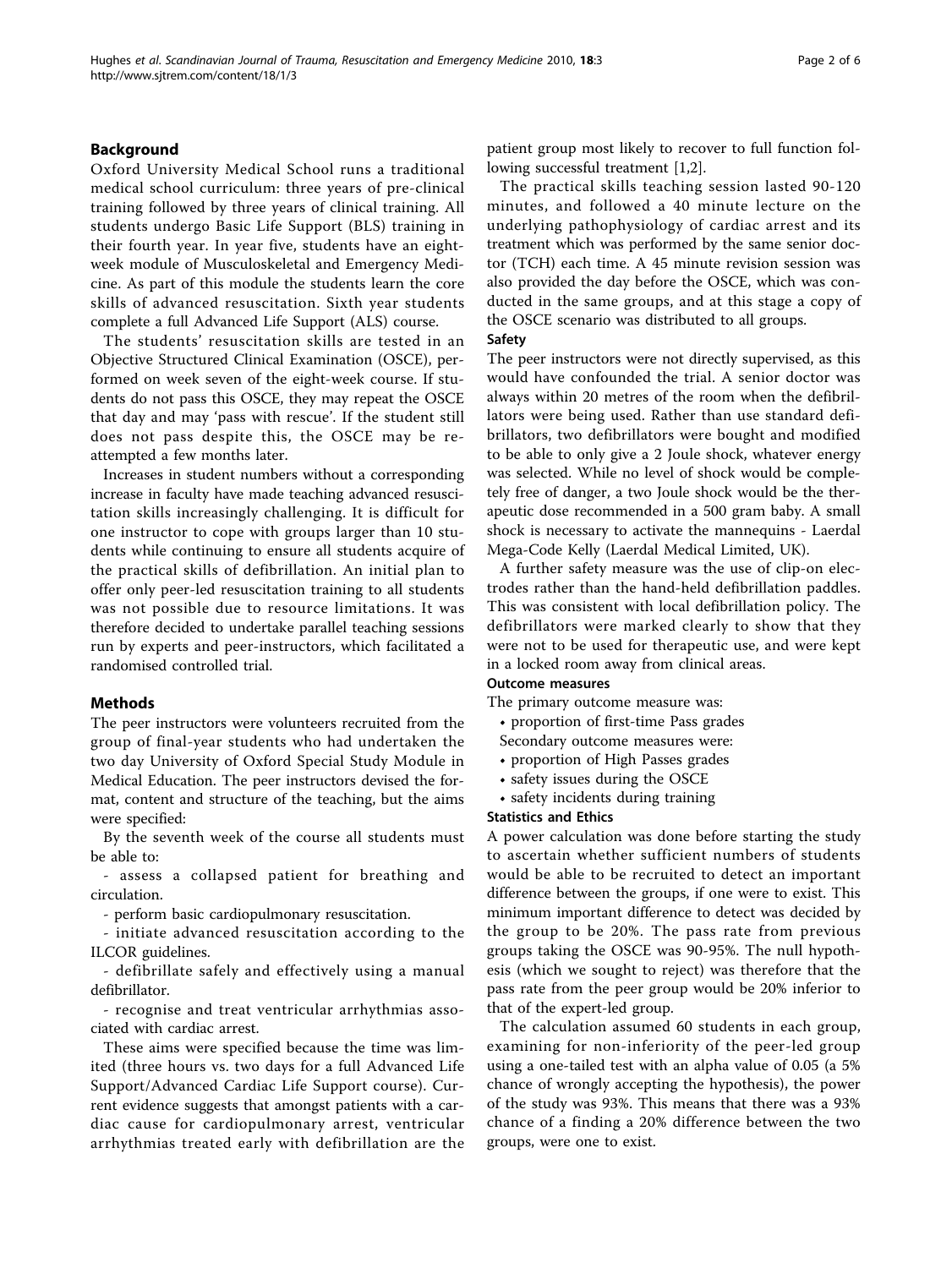Statistical analysis was carried out using StatExact v8.0 (Cytel Inc) and SPSS v.14 (SPSS Inc). Ethical approval for this study was obtained through the University of Oxford Central University Research Ethics Committee.

# Allocation, randomisation and blinding

The average size of groups that rotate between different specialties in the fifth year of training is 28 students. As outlined above, limitations in space, equipment and teaching staff meant that it was not possible to run a direct comparison of similar group sizes, and therefore the decision was made to limit the maximum size of the peer-led groups to eight students. This potentially reduces the validity of the comparison, but is a reflection of the 'convenience sample' available, and it was thought that having to manage a large group would be quite intimidating for peer instructors who had little previous experience of such situations.

Randomisation was achieved using a program written in Filemaker Pro (Filemaker Inc.), which enabled group size restrictions on the peer-led group to be met. Students were allocated to groups and the same groups were used for the revision session prior to the OSCE.

Assessment was blinded: the OSCE assessor (either consultant or middle grade doctor) did not know in which group the student had received their training.

The Advanced Resuscitation Scenario OSCE checklist (see additional file [1](#page-4-0)) is closely based on the ILCOR (International Liaison Committee on Resuscitation) guidelines [[3\]](#page-5-0). The scenario starts by testing basic resuscitation skills, and progresses to test advanced resuscitation skills including defibrillation. The ventricular arrhythmias used were ventricular fibrillation, ventricular tachycardia and torsades des pointes. The students were not expected to identify the arrhythmia, only whether or not it needed immediate defibrillation. The ability to differentiate arrhythmias needing defibrillation from others was tested in a written exam taken in the same week.

A pass mark was awarded if the student achieved 23/ 25 marks and did not perform any unsafe actions such as:

• charging the defibrillator/discharging the defibrillator without intending to do so.

• failing to warn others of defibrillation.

• failing to visually check that no one was touching the mannequin.

• touching the mannequin or the surface on which the mannequin was placed.

A high pass mark required 25/25 marks including all four components of sections 24 and 25, with no hesitation.

The peer-led groups were smaller with a median of seven students per group compared to 12 in the expertled group. This was possible because the peer instructors were not drawn from the Emergency Department



staff and therefore there was no cost to the Emergency Department (other than the one-off equipment costs).

# Results

Five rotation groups of students, totalling 132 students were entered into the trial: 74 in the peer-led and 58 in the expert-led group. No students dropped out of the trial. The median rotation group size was 26 (range 25- 28), which on average gave one expert-led group of 12 students, and two peer-led groups of seven students (Figure 1: Consort Diagram)

Passes were achieved in the OSCE by 72/74 (97%) in the peer-led group and 57/58 (98%) in the expert-led group. Exact testing confirms that the null hypothesis (that the expert-led group was 20% better than the peerled group) is rejected (one-sided  $p < 0.0001$ ). The upper limit of the one-sided 95% confidence limit is 6.5%, well within the 20% limit.

High passes were achieved in the OSCE by 31/74 (42%) in the peer-led group vs. 33/58 (58%) in the expert-led group. Exact testing in this case does not reject the null hypothesis ( $p = 0.286$ ) as the upper limit of the one-sided 95% confidence limit is 29.6%, and therefore the true difference could exceed the 20% noninferiority boundary.

No unsafe incidents (see above) related to defibrillation occurred in either the peer-led or expert-led groups. There was one complaint about the teaching quality. This was from a student in one of the expert-led groups wanting to be moved to one of the peer-led groups.

Expert comparison: Senior Doctor vs. Middle-grade

# Doctor vs. Nurse Instructor

The subgroup analysis for the High Passes is presented, but due to the small numbers within these group and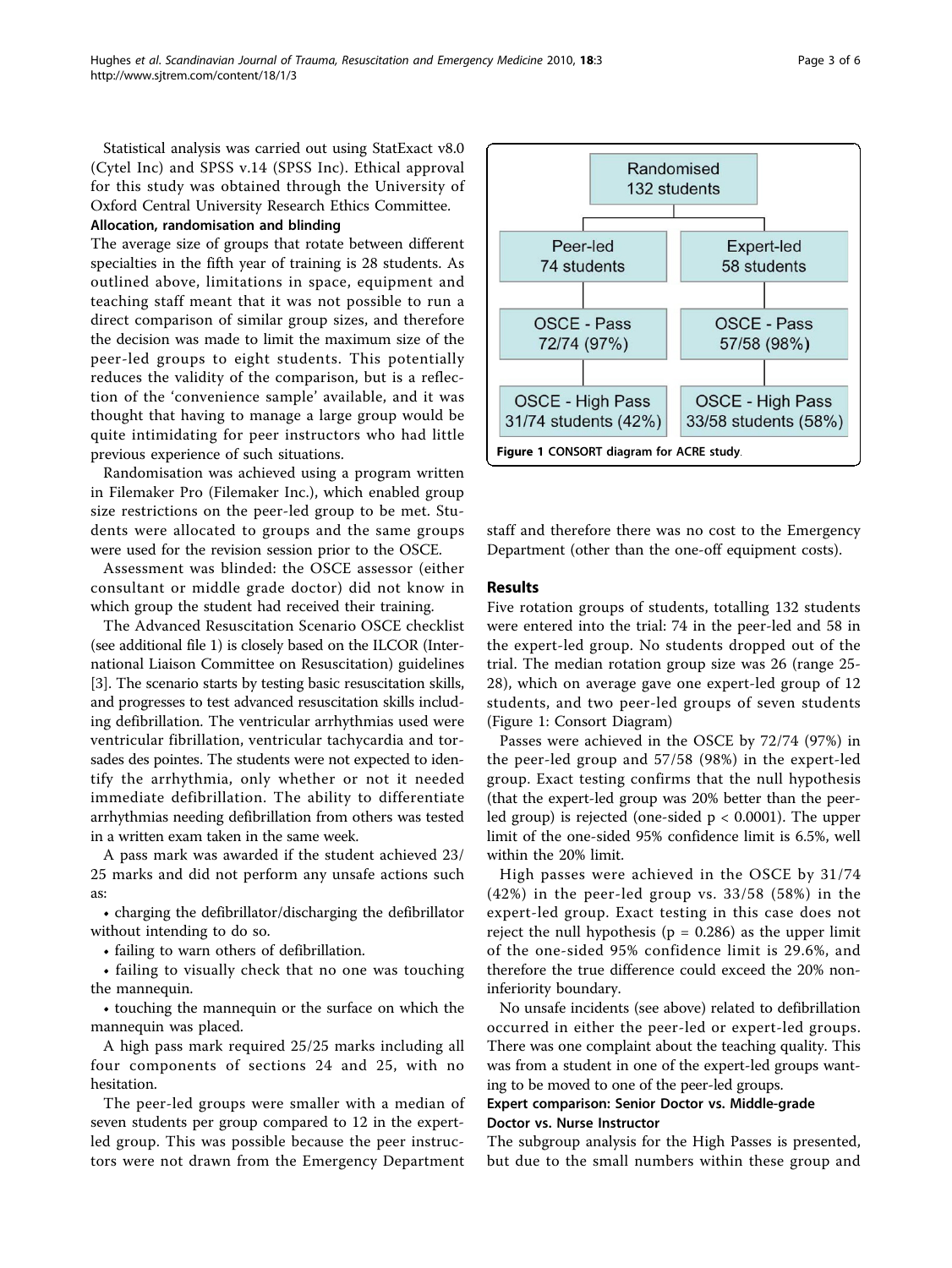known hazards of post-hoc statistical analysis, these data should be treated with caution.

All students except one from the nurse-led group passed. For the High Pass grades in:

• the senior doctor/consultant group 6/12 (50%) attained High Passes.

• the middle grade doctor group 11/22 (50%) attained High Passes.

• the nurse group 16/24 (67%) attained High Passes

Analysis of these results did not indicate significant inter-group variation in the proportions awarded Pass (Chi Squared p = 0.472) or High Pass grade (Chi Squared  $p = 0.213$ ).

# **Discussion**

#### Training need

Defibrillation using automated and non-automated defibrillation is part of the undergraduate acute care curriculum as defined by the ACUTE Delphi survey [[4\]](#page-5-0). Students consistently name the advanced resuscitation training as one of the most enjoyable parts of the Musculoskeletal and Emergency Medicine course.

Peer-led teaching has been successfully incorporated into medical school, and has been used successfully to teach Basic Life Support [[5\]](#page-5-0). Peer-led teaching also appears to have benefits for the peers who act as teachers [[6\]](#page-5-0). The peer-instructors had completed the Medical Education Special Study Module, which included guidance on giving practical instruction and feedback.

The practice of resuscitation is very much along behavioural (stimulus-response) lines, and is assessed using a behavioural assessment tool - the Objective Structured Clinical Examination. Advanced resuscitation, like basic resuscitation is just the chaining of a number of stimulus-response actions.

Advanced resuscitation training involves the use of a defibrillator, and it is likely that this has been the barrier to peer-led training in this area. Using defibrillators that have been modified to ensure no possibility of inadvertent full-energy discharge minimises any risk. The change in defibrillation practice using self-adhesive pads rather than the hand-held paddles beloved of televised emergency drama has also reduced the risk of inadvertent defibrillation of staff.

#### Study Design

When this study was first mooted, the question came back "Should medical students be teaching advanced resuscitation to each other at all?" Arguments against allowing students to act as peer instructors centred on either practical issues such as safety and supervision or lack of relevant experience of the peer-instructors. These arguments were particularly vocal from those employed to teach advanced resuscitation.

The first of these objections was answered by using the modified defibrillators and ensuring readily available senior medical supervision. Advanced Life Support courses have used non-medically qualified instructors for many years. The number of resuscitations that these instructors may have led as the main decision-maker will be quite variable. As mentioned above, because the practice of resuscitation is completely protocol-driven, there is no reason that lack of direct experience should be a bar to teaching a practical skill dictated by stimulus-response actions. The theory and evidence base that underpins resuscitation was explained in the 40 minute lecture prior to the practical training.

The peer-led groups were smaller than the expert-led groups. This was a fair comparison as there is no cost barrier to having smaller groups with peer-led instruction, other than one-off equipment costs. However it could be argued that the difference in group size confounded the results.

Judging the quality of educational interventions is difficult. Rather than outcomes, educational studies often use evaluation data from students that is more easily collected and analysed, but much less valid as a judgement of quality. The ultimate test of this intervention would be to measure the number of patients resuscitated by the different groups, but this would not be feasible.

# Randomised controlled trial

Randomised controlled trials are uncommon in medical education [[7\]](#page-5-0). This study was easy to set up as students were already being randomly allocated to the different groups before the study started. The performance of the study therefore did not disadvantage the students in any way.

The most methodologically pure way of assessing the relative worth of any teaching would be the inclusion of a control group who had no teaching at all. However this plan would almost certainly be confounded because peer-led instruction would occur anyway, but would be likely to be inconsistent and would disadvantage those who, for whatever reason, found peer-led instruction difficult to arrange.

#### Power

The power of a study is the chance of incorrectly rejecting the null hypothesis - in this case detecting noninferiority, when this is the reality. In this case the null hypothesis was that the Pass rate from expert-led teaching would be 20% superior to that from peer-led teaching. By performing the calculation at the design stage, we could be sure that we could recruit enough students to be reasonably sure that we could to answer this question. This study had a greater than 90% chance of detecting non-inferiority (in this case by 20%) if in fact this were the case.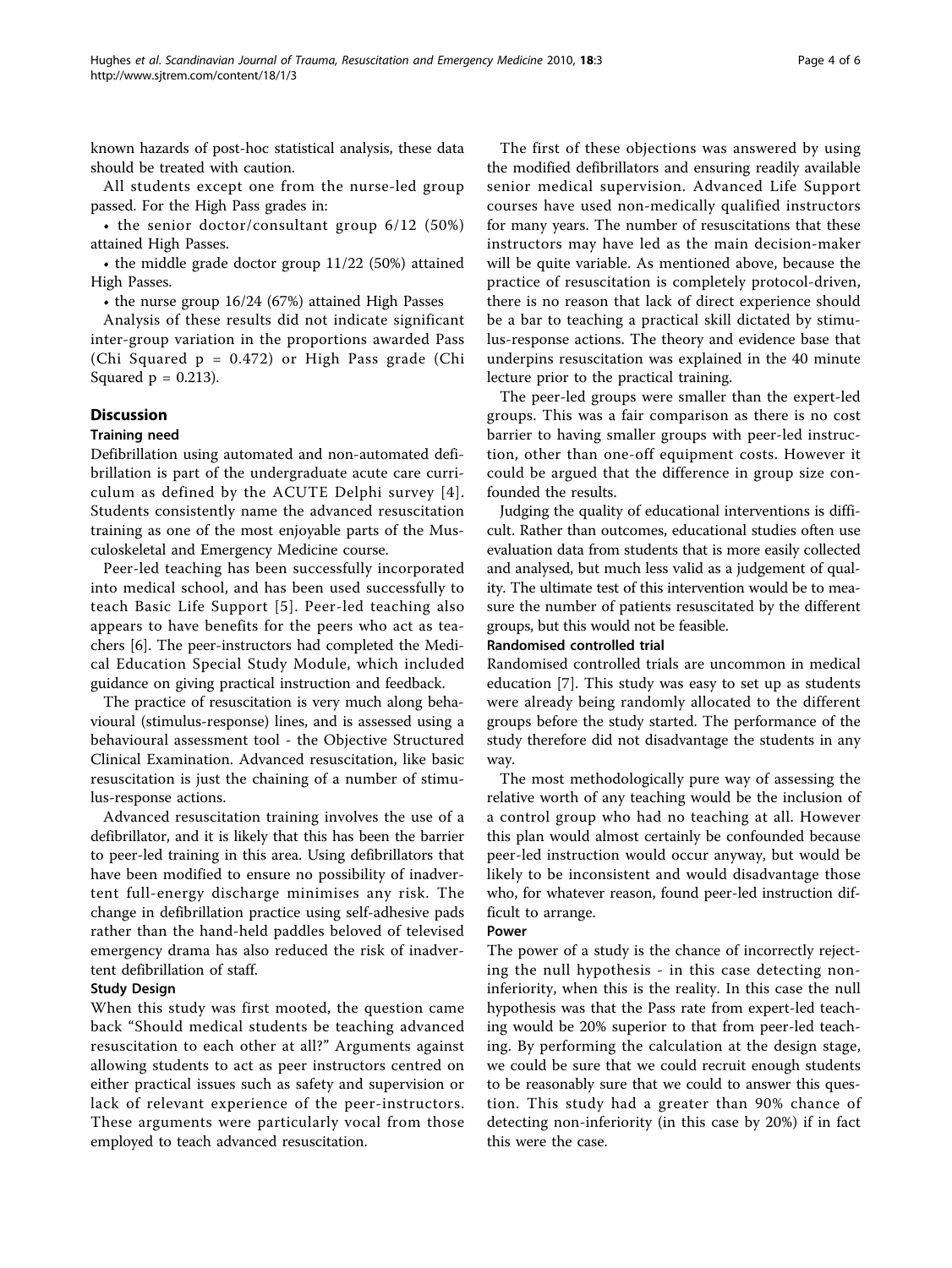<span id="page-4-0"></span>The OSCE checksheet appeared sensitive enough to discriminate between candidates as previous groups of students had a Pass rate of approximately 90-95%. It could be argued that the Pass rate, which was higher than expected in both groups, is a result of Hawthorne Effect. However multiple subsequent groups (after the trial had finished) have had maintained this high Pass/High Pass rate, suggesting that this is not the explanation.

#### Validity and reliability

# Content Validity

The content of the Advanced Resuscitation Scenario OSCE checksheet used has been gradually refined over several years of use in assessing medical students and junior doctors. The OSCE has changed as more/better quality evidence becomes is available and is synthesised by ILCOR into clinical protocols and guidelines.

Content validity was ensured by matching the actions to the ILCOR protocols and by incorporating the evidence about situations most likely to have positive outcomes in real-world resuscitation. The OSCE checksheet items were structured with particular emphasis on operator and patient safety and clinical effectiveness.

#### Concurrent Validity/Reliability

Concurrent validity of the OSCE checklist was previously established by measuring the inter-observer variability (kappa) of the form as a whole (pass/fail), and also individual elements within the form, although the form has evolved since that time to reflect the changes made by ILCOR to the resuscitation protocol in 2005.

### Predictive validity

Predictive validity, while the most important outcome, is very difficult to prove in any study of resuscitation training. This is because the clinical outcomes would be impossible to measure in a way that was ethical, valid and reliable. There is evidence from large-scale trials that training in CPR does make a significant difference to patient survival [\[8](#page-5-0)].

# External Validity

There is nothing in the design or execution of this study that would preclude the technique being used elsewhere. The OSCE checksheet is included as an additional file and may be freely used, copied and distributed, providing the source is acknowledged - see the terms of the Creative Commons licence.

# Evaluation

Group specific evaluation data is not available, but anonymised evaluation forms were collected for the groups. The evaluations of the ALS teaching by the different groups throughout the year (2007-8) were compared with those from the previous year (2006-7) when peer-led teaching was not used. The evaluation rating was in a range from to one to five, five being the highest.

For the year of the study (2007-8) the mean and SD were 3.92 and 0.41 compared with a 3.83 and 0.59 for the previous year. This difference was not significant (T test for independent samples  $p = 0.91$ .

# Why the difference in High Pass rates?

There are many possible explanations for the experts having a higher High Pass rate: it may be that the experts, and particularly the nurse, who appears responsible for this difference:

• spent more 'hands-on' time rather than theory discussion of ECGs.

• was better at teaching the nuances of 'excellent' rather than just 'very good' resuscitation or

• was a more demanding teacher or

• had more experience of conducting OSCEs and therefore was better able to prepare the students.

Alternatively it may be that the peer-teachers, who were aware that the results of their teaching was being measured, concentrated on making sure that all their students would obtain a Pass grade.

#### Should this course and OSCE replace the ALS course?

The arguments and evidence stated above could be taken to suggest that there is no need for a formal Advanced Life Support (ALS) course, as this short course could equip students with the key knowledge and skills to deal with the emergencies that they are most likely to see and successfully treat. If no definitive course were available, then this would be a sensible arrangement.

However the current arrangement fits well within the model of spiral learning whereby the students learn Basic Life Support in the first clinical year, have this reinforced in the fifth year with the above course that teaches the most important elements of advanced resuscitation, and culminates with a full ALS course in the final year. This structure is particularly important for resuscitation training, as there is a high rate of skills attrition in resuscitation training [\[9](#page-5-0)], probably due to the lack of concrete experience to re-enforce the learning on such courses.

# Conclusions

There are caveats about the generalisabilty of this study's results, in that

• the numbers of students in the peer-led groups was limited to 7 for reasons explained above.

• the peer teachers had completed a Special Study Module (SSM) in medical education.

However, with these caveats, this study shows that senior medical student peer-instructors can safely and effectively teach core advanced resuscitation skills to more junior medical students.

Additional file 1: The ACRE resuscitation OSCE Checksheet in Rich Text Format in A4 size. Click here for file

[ http://www.biomedcentral.com/content/supplementary/1757-7241-18-3- S1.RTF ]